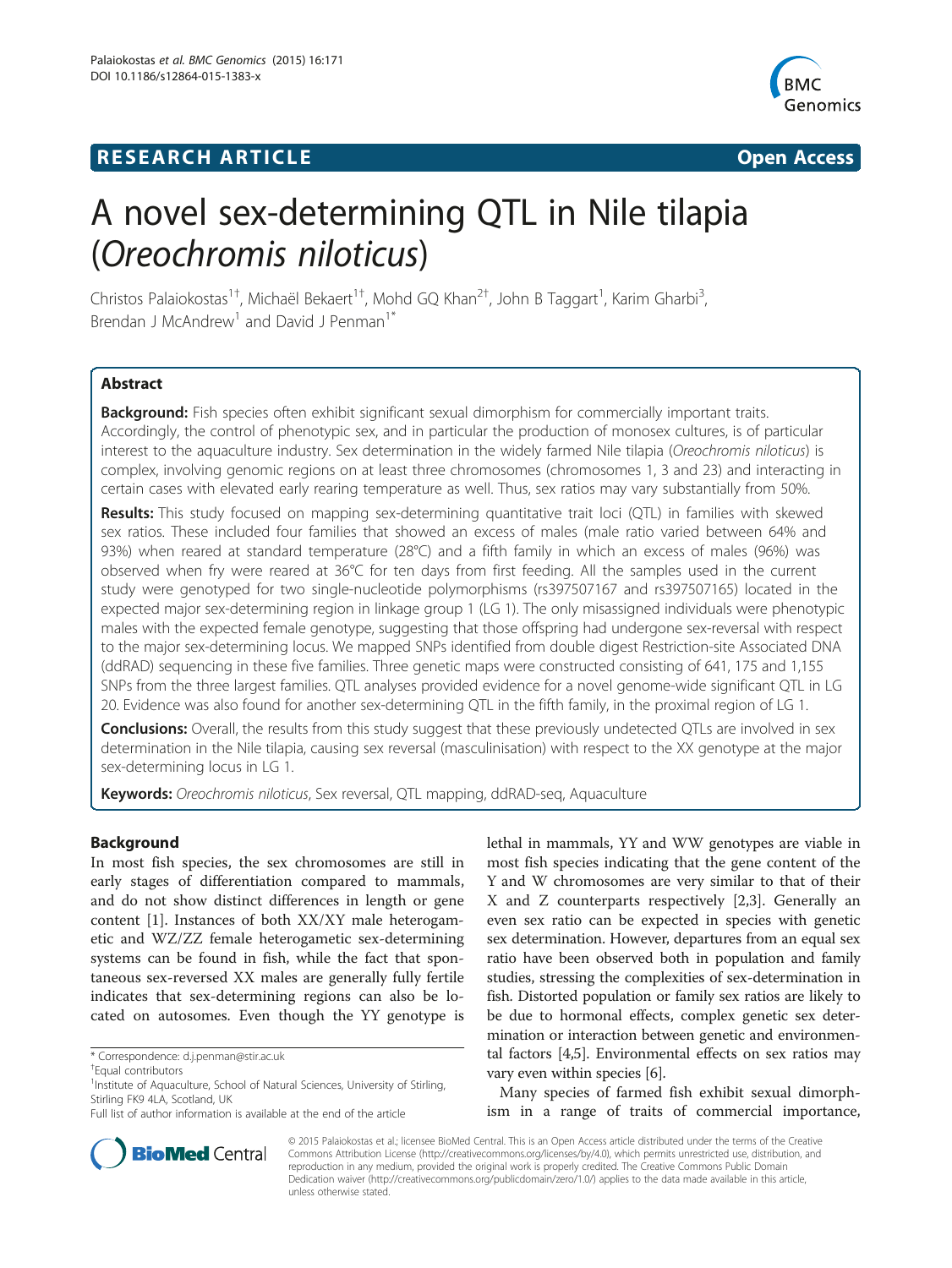including growth rate or age at maturity, stimulating research to clarify the sex determining system of such fish with the objective of the production of mono-sex stocks for the aquaculture industry. Oreochromis niloticus (Nile tilapia) is one of the most important farmed species with a production exceeding 3.4 million tonnes in 2012 [\[7](#page-8-0)]. Intensive commercial production generally requires all-male stocks, not only because males grow faster but also to avoid uncontrolled reproduction before harvest.

Current evidence suggests that O. niloticus possesses a complex sex determination system comprising an XX/XY male heterogametic system with other genetic and environmental factors (principally temperature). The major sex-determining region has been previously located on linkage group (LG) 1 [\[8](#page-8-0)] and fine mapped in a region of approximately 1.2 Mb [\[9\]](#page-8-0).

Frequent departures from equal sex ratio have also been observed where the temperature was not high enough to affect sexual differentiation, and it has been postulated that these departures are caused by other loci, potentially including those in LG 3 (the location of the WZ/ZZ sex-determining locus; [[10](#page-8-0)]) and LG 23 [\[11](#page-8-0)[-16](#page-9-0)]. Interestingly crosses between putative YY males and XX females often give less than 100% male progeny predicted from a simple XX/XY system: some such crosses give close to 100% males, while others give lower proportions of males, but still significantly higher than the 50% expected from XY males [[17\]](#page-9-0). Many of the studies on sex determination in O. niloticus have been carried out on fish derived from Lake Manzala in Egypt, the subject of the present study, and it is clear that both non-LG 1 genes and temperature affect sex ratios in at least some families in this population.

Temperature can affect sex ratios in O. niloticus, with rearing temperatures above 34°C during sexual differentiation having masculinising effects [[18](#page-9-0)]. Male ratios in elevated temperature-treated O. niloticus are strongly dependent both on the population and on the parental animals [\[19,20](#page-9-0)]. Family-specific quantitative trait loci (QTL) involved in sex reversal due to temperature have been identified in LG 1, 3 and 23 in genetically allfemale families, coinciding with known sex-determining regions of O. niloticus [[21\]](#page-9-0). Those studies [\[20,21\]](#page-9-0) were carried out on a sub-population of the Stirling Lake Manzalla-derived population.

In a previous study [[9\]](#page-8-0) we applied a genotyping by sequencing approach using SNPs screened by Restrictionsite Associated DNA (RAD) sequencing [[22\]](#page-9-0) in order to scan for sex-determining QTL in O. niloticus families of balanced sex ratios. No sex-determining region apart from the known one in LG 1 was detected. Notably, the only misassigned individuals in both the mapping families and other samples used for validation (7 samples

out of the 351) were phenotypic males with the LG 1 genotype expected of females, suggesting that they had undergone sex reversal.

In the current study we extended the search for sexdetermining QTLs by analysing segregating SNP polymorphisms in five families of *O. niloticus* exhibiting pronounced skewed sex ratios. Rather than using standard RAD to screen for a highly redundant set of informative SNPs within pedigrees, we employed a variant of this technology; double digest RAD (ddRAD; [\[23](#page-9-0)]), which allowed a subset of the RAD loci to be surveyed more straightforwardly and more economically. We identified one QTL in LG 20 that conferred masculinisation to fish classified as XX females by their LG 1 genotype, while also finding evidence for an additional second sex- determining QTL in LG 1.

#### Results

#### Sex ratios and LG 1 SNP analyses

The sex ratios of families 1–4 (Table [1\)](#page-2-0) deviated from the expected 1:1 ( $P < 0.001$ ). The sex ratio of the control group in family 5 did not deviate from the expected 1:1  $(P > 0.3)$  while the treated group showed significant deviation, giving 96% males ( $P < 0.001$ ). The only misassigned offspring in all five families concerning the genotype for SNPs rs397507167 and rs397507165 were males appearing with the female expected genotype (Table [2](#page-2-0)).

#### ddRAD sequencing

In total, 689,324,604 raw reads (100 bases long) were produced (344,662,302 paired-end reads, EBI SRA study ERP004077). After removing low quality sequences, ambiguous barcodes and orphaned paired-end reads, 79.7% of the raw reads were retained (549,361,162 reads). In total 10,303 unique RAD-tags were retrieved (Figure [1](#page-3-0)A). The number of reads and RAD-tags for each sample are reported in Additional file [1:](#page-8-0) Table S1.

#### Genetic maps

In order to maximise the number of informative markers and minimise the amount of missing or erroneous data, we used SNP markers retrieved in at least 75% of the samples in each family, and carrying one or two SNPs. Genetic maps 1, 2 and 3 were constructed from offspring of families 1, 2 and 5 respectively (Figure [1](#page-3-0)B). The linkage groups were named according to the Broad Institute of MIT and Harvard genome assembly Orenil1.1 (NCBI Assembly GCA\_000188235.2). The genetic map derived from family 5 proved to be the most comprehensive, since it was derived from an outbred cross, and consisted of 1,155 SNPs (642 female-specific; 640 male-specific; 903 informative ones), grouped in 23 linkage groups that corresponded to 22 different chromosomes (the number expected from the karyotype). The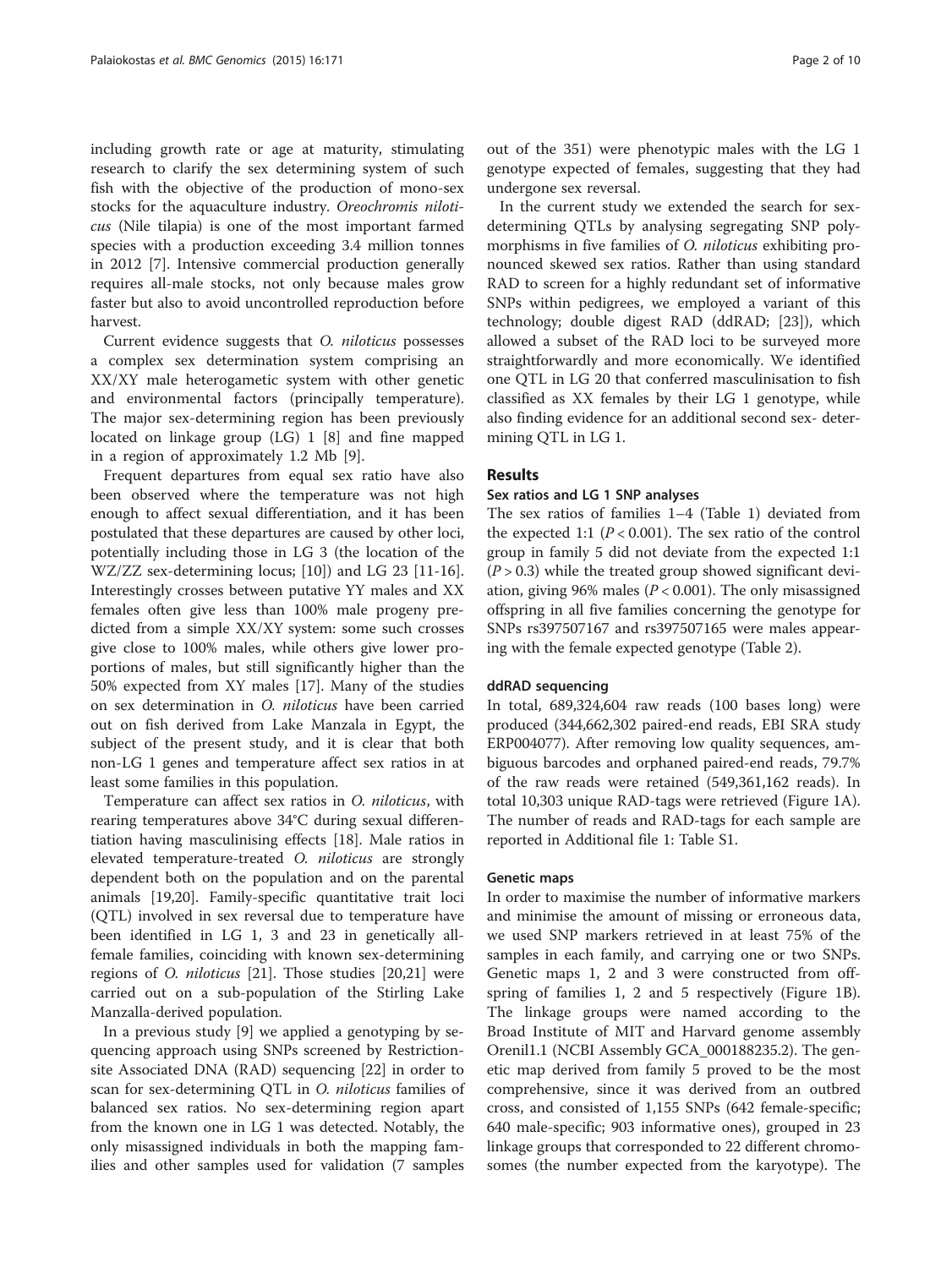<span id="page-2-0"></span>Table 1 Fish samples used for ddRADseq libraries

| ID                       | Sire strain      | Dam strain        | Sex ratio (total males/females) | <b>Analysed males</b> | <b>Analysed females</b> | Total analysed fish |
|--------------------------|------------------|-------------------|---------------------------------|-----------------------|-------------------------|---------------------|
| Family 1                 | Red <sup>T</sup> | Clonal            | 64% (87/49)                     | 54                    | 44                      | 98                  |
| Family 2                 | Red <sup>†</sup> | Clonal            | 72% (120/46)                    | 36                    | 29                      | 65                  |
| Family 3                 | Red <sup>†</sup> | Clonal            | 93% (206/15)                    | 28                    | 10                      | 38                  |
| Family 4                 | Red <sup>†</sup> | Clonal            | 92% (404/36)                    | 43                    | 8                       | 51                  |
| Family 5 $(28^{\circ}C)$ | Red <sup>†</sup> | Wild <sup>*</sup> | 55% (25/20)                     | 28                    | 22                      | 50                  |
| Family 5 $(36^{\circ}C)$ | Red <sup>†</sup> | Wild <sup>*</sup> | 96% (66/4)                      | 66                    | 4                       | 70                  |

 $^*$  Wild" refers to wild-type coloration;  $^*$  red" refers to red body colour, which is controlled by a single gene.

total length was 1,382 cM (Table [3](#page-4-0), Additional file [2](#page-8-0): Table S2).

The family 1 genetic map consisted of 641 markers (resolving 397 distinct sites), grouped in 22 linkage groups that corresponded to 19 different chromosomes. The total length was 950 cM (Additional file [3](#page-8-0): Table S3, Additional file [2](#page-8-0): Table S2). This map did not contain information about chromosomes 5, 12 and 15 due to a lack of informative loci on those chromosomes. The family 2 genetic map consisted of 178 markers (158 informative loci), grouped into 22 linkage groups that corresponded to 18 different chromosomes, with chromosomes 15 and 22 being represented by two markers in total that were grouped in the same linkage group. The total length of the map was 480 cM (Additional file [4:](#page-8-0) Table S4, Additional file [2](#page-8-0): Table S2). This map did not contain information about chromosomes 5 and 23. The number of informative markers in families 1 and 2 was lower as the dams were isogenic. Missing chromosomes were not the same in maps 1 and 2.

#### QTL mapping and association analysis (Families 1–4)

QTL mapping for family 1 was conducted using R/qtl. The results from the single-QTL model for binary traits provided evidence for the existence of a QTL in LG 1, in the expected position of the major sex determining region (LOD = 9.65), and a second strong QTL in LG  $20$ (LOD = 4.87; Figure [2\)](#page-4-0). The genome-wide significance threshold for the single-QTL model had a value of

Table 2 Genotypic information of samples used for ddRAD Libraries for LG 1 SNPs Oni23063 and Oni28137 (NCBI dbSNP accession rs397507167 and rs397507165 respectively)

|                    |              |                | Female expected genotype Male expected genotype |                |
|--------------------|--------------|----------------|-------------------------------------------------|----------------|
| ID                 | <b>Males</b> | <b>Females</b> | <b>Males</b>                                    | <b>Females</b> |
| Family 1           | 21           | 44             | 33                                              |                |
| Family 2           | 9            | 29             | 27                                              |                |
| Family 3           | 14           | 10             | 14                                              |                |
| Family 4           | 11           | 8              | 32                                              |                |
| Family 5 (28°C) 8  |              | 22             | 20                                              | $\left($       |
| Family 5 (36°C) 28 |              | 4              | 38                                              |                |

LOD = 2.77 (10,000 permutations;  $\alpha$  = 0.05). Explained variances of the above QTLs were estimated after running a multi-dimensional QTL model. The QTL on LG 1 explained approximately 40.5% of the phenotypic variance (LOD = 15.13;  $P < 10^{-15}$ ), while the QTL on LG 20 explained approximately 25% of the phenotypic variance  $(LOD = 10.35; P < 10^{-11};$  Table [4\)](#page-5-0).

The estimated 95% Bayesian Density Interval for the QTL on LG 20 spanned a region of 13.5 cM (34.5 – 48 cM in LG 20). In terms of physical distance the above interval corresponds to approximately 15.6 Mb (13.5- 29.1 Mb; Broad Institute of MIT and Harvard genome assembly Orenil1.1). The QTL mapping on the reduced dataset (44 females and 21 males suspected to have undergone sex reversal) detected only the QTL on LG 20 (LOD = 10.40), which explained approximately 51%  $(P < 10^{-11})$  of the phenotypic variance (Figure [2\)](#page-4-0). The estimated 95% Bayesian Density Interval spanned a region of 3.5 cM  $(33.5 - 37 \text{ cM} \text{ in LG } 20)$ . In terms of physical distance the above interval corresponds to approximately 11.7 Mb (12.6- 24.3 Mb; Broad Institute of MIT and Harvard genome assembly Orenil1.1). SNP marker Oni3161 showed the highest association for the putative sex-reversed offspring (Additional file [5](#page-8-0): Data S1). The marker is located in the Emilin-3-like gene of O. niloticus (NCBI GeneID: 100703501).

QTL mapping using the single-QTL model for family 2 also identified the QTL in LG 20 in the same position as in family  $1$  (LOD = 2.80). The genome-wide significance threshold for the single-QTL model had a value of LOD = 2.55 (10,000 permutations;  $\alpha$  = 0.05). The multidimensional QTL model estimated that the above QTL explained approximately 15.6% of the phenotypic variance (LOD = 5.8;  $P < 10^{-6}$ ; Table [4\)](#page-5-0).

The Fisher's exact tests confirmed significant deviations ( $P < 10^{-14}$ ) in terms of allelic association in SNP marker *Oni*3161 for offspring with the female expected genotype in the major sex-determining region in LG 1, while the corresponding testing for offspring with the male expected genotype was non-significant  $(P > 0.9;$ Table [5\)](#page-5-0).

The association analysis on offspring from families 1 and 2, adjusted for family effect, in addition to markers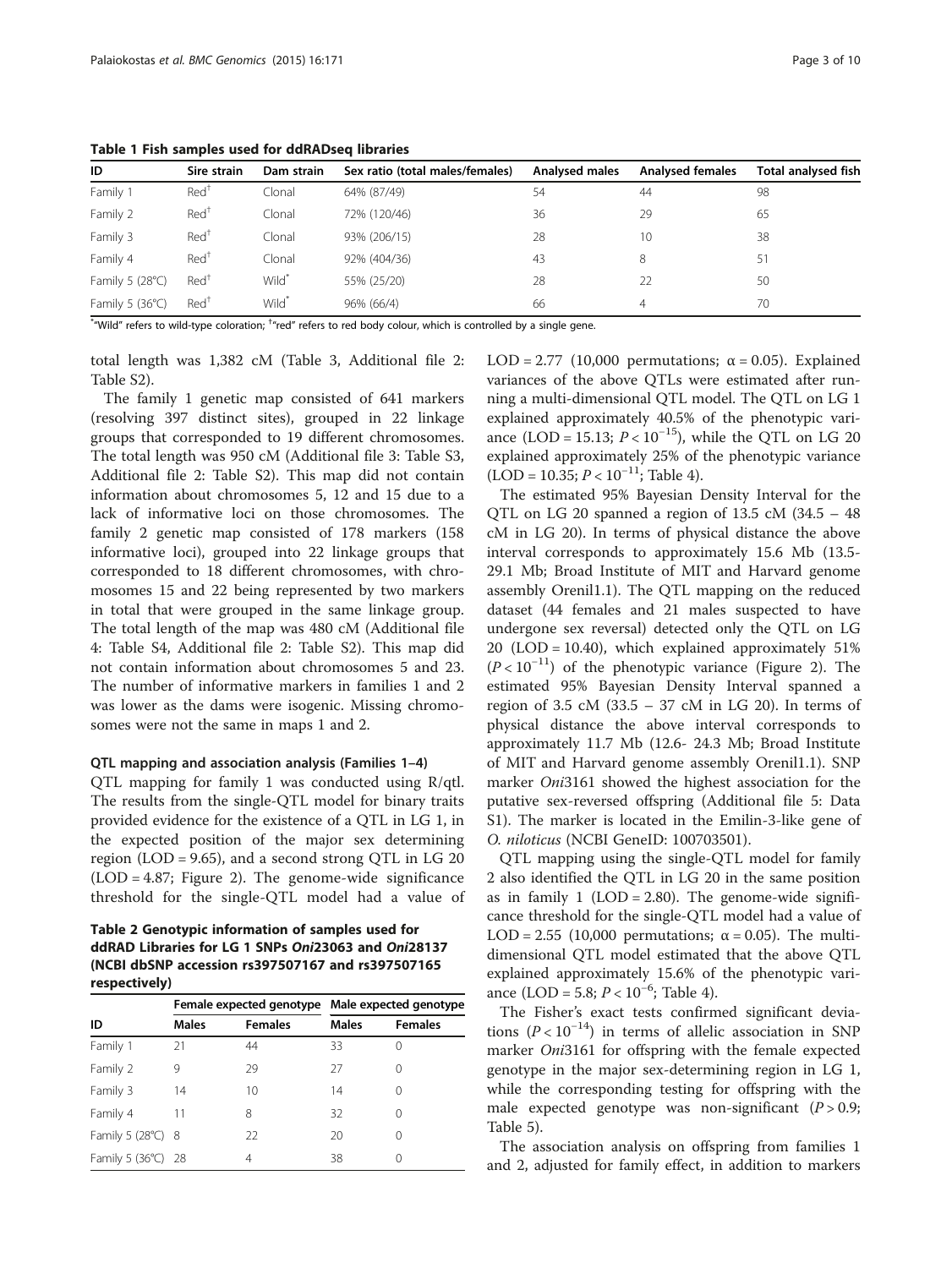<span id="page-3-0"></span>

from LG 1, identified  $Oni3161$   $(P < 10^{-6})$  on LG 20 as significantly associated with phenotypic sex. Although no DNA from the sires of families 3 and 4 was available for analysis, all of the progeny in families 3 and 4 were heterozygous for this SNP marker, inferring that the male was homozygous for the T allele (see Table [5\)](#page-5-0) and suggesting that homozygosity at the associated QTL was responsible for the high proportion of males in these families.

## High temperature-treated family (family 5)

QTL mapping for family 5 was conducted using both R/qtl and GridQTL. Only male-informative SNPs provided evidence for existence of sex-determining QTL. In the R/qtl analysis, the results from the single-QTL model for binary traits provided evidence for the existence of a QTL in LG 1, in the expected position of the major sex-determining region (LOD = 9.66). The genome-wide

significance threshold for the single-QTL model had a value of LOD = 3.06 (10,000 permutations;  $\alpha$  = 0.05).

The multidimensional QTL model provided evidence for the existence of a second, weaker QTL on LG 20. In this model, the QTL on LG 1 explained approximately 28% of the phenotypic variance (LOD = 9.37;  $P < 10^{-9}$ ), while the LG 20 QTL explained approximately 6% of the phenotypic variance  $(LOD = 2.42; P < 0.001;$  Table [4](#page-5-0)).

In the GridQTL analysis using the half-sib regression model for single-QTL and treatment as a fixed effect, only the QTL on LG 1 ( $F = 53.62$ ) was significant at the genome-wide threshold, while the QTL on LG 20  $(F = 10.68)$  was significant only at the chromosomewide level  $(\alpha = 0.01)$ . The genome-wide significance threshold, estimated using 10,000 permutations, had a value of F = 12.28 ( $\alpha$  = 0.05). The two-QTL model indicated the possible existence of an additional QTL on LG 1 ( $F = 17.34$ ; comparison of the 2-QTL model with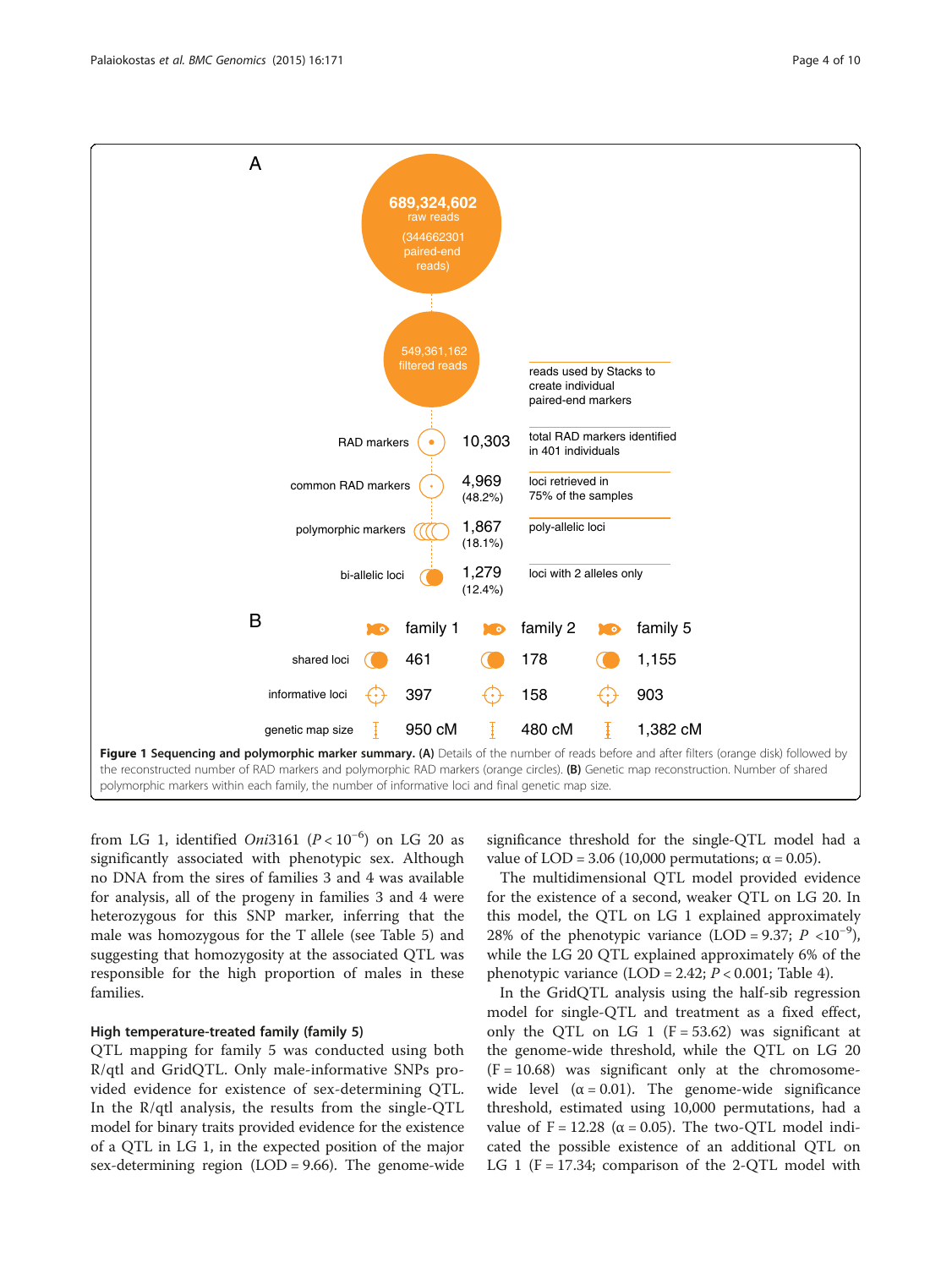<span id="page-4-0"></span>

| Table 3 Genetic map based on offspring from high |  |
|--------------------------------------------------|--|
| temperature-treated family                       |  |

|                 | Linkage group No. of markers | No. of informative Length (cM)<br>markers |       |
|-----------------|------------------------------|-------------------------------------------|-------|
| LG 1            | 60                           | 45                                        | 88.3  |
| LG <sub>2</sub> | 57                           | 42                                        | 30.3  |
| LG <sub>3</sub> | 55                           | 49                                        | 68.9  |
| LG 4            | 48                           | 38                                        | 86.8  |
| LG 5            | 39                           | 33                                        | 59.5  |
| LG6             | 61                           | 49                                        | 102.8 |
| LG <sub>7</sub> | 135                          | 106                                       | 134.6 |
| LG8             | 71                           | 58                                        | 49.5  |
| LG 9            | 42                           | 32                                        | 55.5  |
| LG 10           | 26                           | 21                                        | 46.4  |
| LG 11           | 47                           | 38                                        | 55.0  |
| LG 12           | 26                           | 20                                        | 46.4  |
| LG 13           | 15                           | 13                                        | 22.8  |
| LG 14           | 57                           | 44                                        | 39.6  |
| LG 15           | 15                           | 10                                        | 5.8   |
| LG 16           | 30                           | 21                                        | 42.5  |
| LG 17a          | 22                           | 18                                        | 27.5  |
| LG 17b          | 35                           | 23                                        | 17.2  |
| LG 18           | 40                           | 32                                        | 86.2  |
| LG 19           | 75                           | 54                                        | 41.0  |
| LG 20           | 75                           | 59                                        | 89.8  |
| LG 22           | 59                           | 48                                        | 84.8  |
| LG 23           | 57                           | 50                                        | 107.9 |
| <b>Total</b>    | 1155                         | 903                                       | 1382  |

the single QTL model). The above QTL was located on the 11th cM, with the peak approximately 3.4 Mb (according to Broad Institute of MIT and Harvard genome assembly Orenil1.1) distant from the aromatase gene cyp19a1. The Fisher's exact tests confirmed significant deviations in terms of allelic combinations both in the case of the SNP marker with the highest association in LG 20 (*Oni*3161;  $P = 0.014$ ) and in the case of the SNP marker Oni10909 (located on the OTL detected at the proximal end of LG 1;  $P = 0.004$ ) for offspring with the female-expected genotype in the major sex determining region (Additional file [5](#page-8-0): Data S1). The corresponding testing for offspring with the male expected genotype was non-significant  $(P > 0.95)$ .

#### Discussion

Previous studies emphasised the complexities of the O. niloticus sex-determining system by identifying sexdetermining QTL in different chromosomes [\[8](#page-8-0),[12](#page-8-0)[,15,24](#page-9-0)]. At the same time temperature also affects sex ratio, possibly interacting with genetic factors [\[25](#page-9-0)] and familyspecific QTL involved in temperature induced sex reversal of genotypic females have been detected [\[21](#page-9-0)]. Additionally, the results of Ezaz et al. [\[26](#page-9-0)] suggested that some genetic factors might cause sex reversal in both directions, i.e. some families showed departures from both all-male and all-female sex ratios, while others showed no departures in either direction. All the above explain to a certain degree the observed departures from equal sex ratio that a simple XX/XY sex-determining system would suggest.

The main limitation of the previous studies that tried to detect sex-determining regions in O. niloticus was the limited number of genetic markers available, mainly

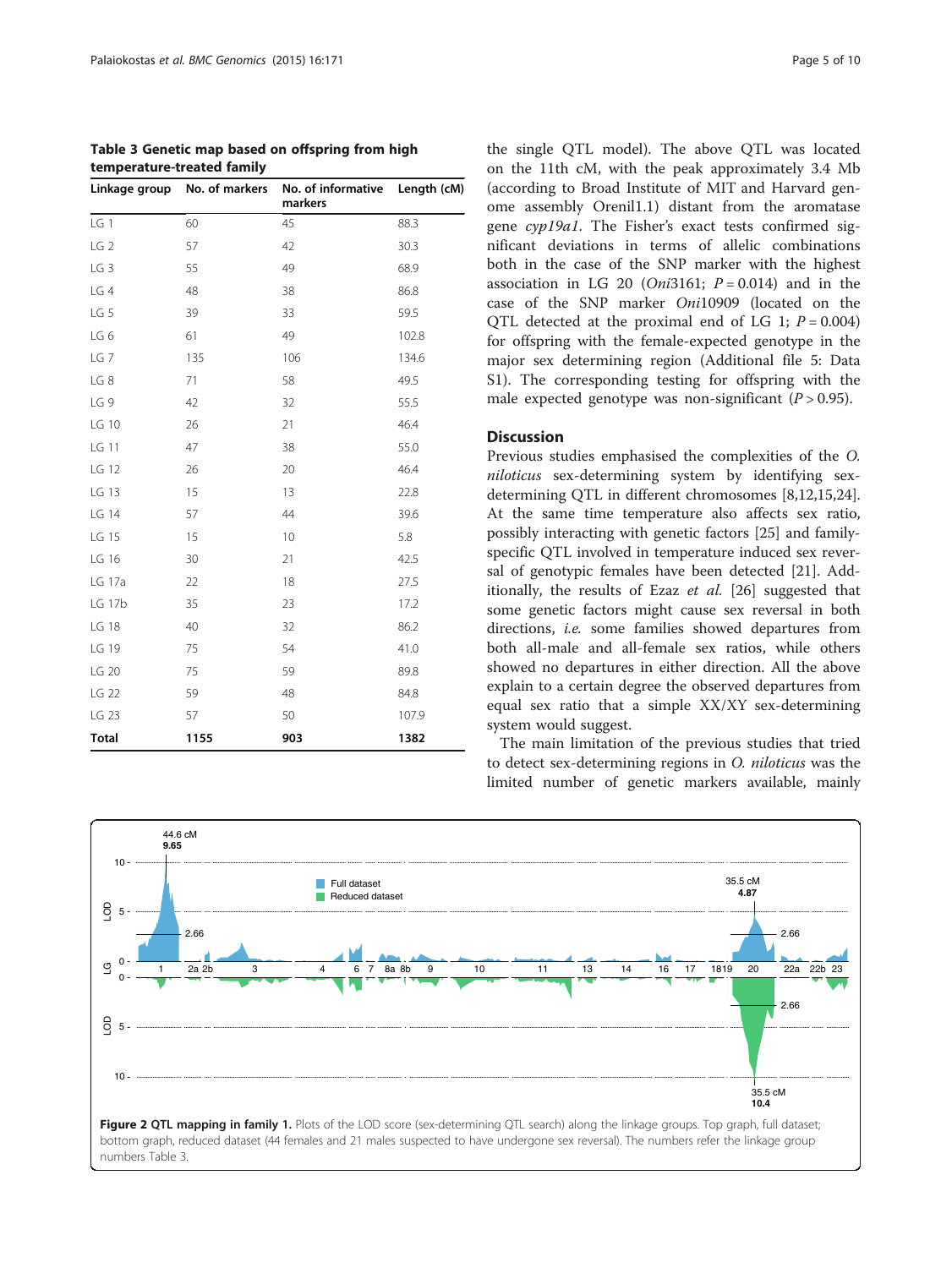<span id="page-5-0"></span>Table 4 QTL mapping results in linkage group 20

| LOD                      | Explained phenotypic variance (%) | P-value      |
|--------------------------|-----------------------------------|--------------|
| 10.35                    | 24.47                             | $< 10^{-12}$ |
| 5.8                      | 15.6                              | $< 10^{-6}$  |
| $\overline{\phantom{a}}$ | -                                 |              |
| ۰                        | -                                 |              |
| 2.42                     | 6.34                              | 0.0001       |
|                          |                                   |              |

Results obtained from multidimensional QTL model (stepwise function; R/qtl). Families 3–4 were not informative concerning the QTL in linkage group 20.

concentrating on linkage groups 1, 3, and 23. However, since departures from equal sex ratio are not observed in all crosses, the usage of suitable crosses is also a necessary prerequisite for mapping sex-determining QTL other than LG 1 in O. niloticus, and in particular previously undetected QTL. In our previous study [\[9](#page-8-0)] we developed a high-resolution map of O. niloticus using families with balanced sex ratios, from which only the major sex-determining region on LG 1 was detected. In this study, we applied ddRAD in families with skewed sex ratios, in which we expected that additional QTL would be affecting sex determination.

All the samples used in the current study were genotyped for two SNP markers located in the expected major sex-determining region in LG 1 (rs397507167, rs397507165) and one microsatellite (UNH995) that is

Table 5 A. Allelic combinations between SNP markers of highest association with phenotypic sex on LG 1 (rs397507167) and LG 20 (Oni3161) for offspring in families 1 and 2; B. Allelic combinations between SNP markers of highest association with phenotypic sex on LG 1 (rs397507167) and LG 20 (Oni3161) for offspring in the temperature treated family (treated group 36°C)

| Α.         | <b>LG1: G/G</b>          |            | Fisher's       |
|------------|--------------------------|------------|----------------|
|            | Female expected genotype | exact test |                |
| LG20: C/C  | Female: 60               | Male: 0    | $P < 10^{-14}$ |
| LG20:CT    | Female: 12               | Male: 27   |                |
|            | LG1: G/A                 |            |                |
|            | Male expected genotype   |            |                |
| LG20: C/C  | Female: 0                | Male: 33   | P > 0.9        |
| LG20:CT    | Female: 0                | Male: 22   |                |
| В.         | LG1:G/G                  |            |                |
|            | Female expected genotype |            |                |
| 1 G20: C/C | Female: 4                | Male: 8    | $P = 0.014$    |
| LG20 :C/T  | Female: 0                | Male: 20   |                |
|            | LG1: G/A                 |            |                |
|            | Male expected genotype   |            |                |
| LG20: C/C  | Female: 0                | Male: 20   | P > 0.9        |
| LG20:CT    | Female: 0                | Male: 18   |                |

also tightly linked to this region [\[8](#page-8-0)]. The only misassigned individuals were phenotypic males appearing with the expected female genotype, as seen in our previous study [\[9](#page-8-0)]. This indicates sex reversal of genotypic (LG 1 XX) females.

The detected QTL in LG 20 in the current study provides the first evidence for a sex-determining region in this chromosome with possible involvement in sex reversal. The possibility that the above QTL is involved in sex reversal is also strengthened by the fact that its LOD score more than doubled in the analysis of family 1 (LOD whole dataset: 4.84; LOD reduced dataset: 10.40) when only the females and the putative sex-reversed males were used. A QTL on LG 20 was also identified in the analysis of family 2 offspring. Although the significance was just above the genome-wide threshold when the single-QTL model was used (QTL LOD = 2.80; significance threshold  $LOD = 2.55$ , using the multidimensional QTL model provided clear evidence of its existence (LOD = 5.80). The difference in the estimated QTL values between family 1 and 2 is most probably due to the lower statistical power of the analysis of family 2 due to its smaller informative sample size, requiring the usage of more elaborate models. Models that take into account the existence of a major QTL (major sexdetermining region) or ones that test for existence of multiple QTLs simultaneously reduce the residual variation - providing higher power in the analysis for detecting additional QTLs at least of moderate effect [[27\]](#page-9-0).

The inferred paternal genotypes (family 3–4) were not informative concerning the most probable location for the QTL on LG 20 (Oni3161). No QTL apart from the expecting one on LG 1 (major sex-determining region) was identified in those families. It seems likely that the sires of families 3 and 4 were homozygous for the masculinizing allele of the LG 20 QTL and thus noninformative for this analysis. However, the association analysis conducted on offspring from four families (1–4) provided evidence for the existence of a genome-wide significant sex-determining region on LG 20.

The QTL on LG 20 was found to be significant only at the chromosome-wide level in the high temperaturetreated family (family 5). It has to be stressed though, that the data from the high temperature-treated cross was not as informative as that from family 1 or family 2. The fact that the high temperature-treated group contained almost all male progeny, with only 4 females, forced us to analyse both treated and control groups simultaneously, adding the factor treatment as a fixed effect (treated; untreated). Crosses involving high temperature treatment of genetic all-female progeny [\[21\]](#page-9-0) would have been more informative. However, the fact that a signal in terms of association with sex was detected at the same genomic location in families 1, 2 and 5 would suggest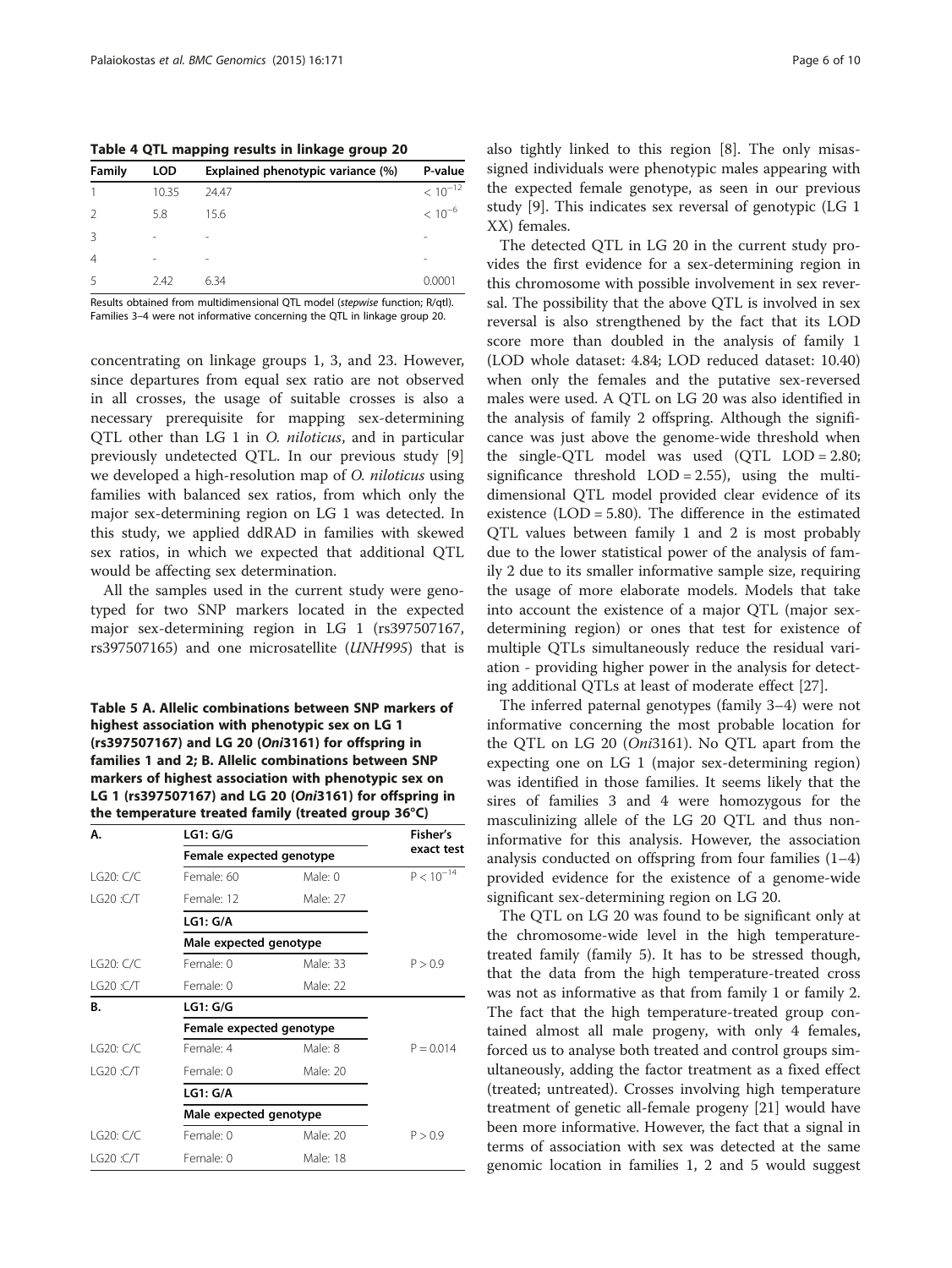that the same underlying mechanism is involved in both cases, causing sex reversal of genotypic females.

Interestingly the two-dimensional QTL scan in the temperature-treated family (family 5) provided evidence for another QTL at the beginning of LG 1, which could also be implicated in sex reversal. The location of the above QTL is in proximity (approximately 3.4 Mb) to the cyp19a1 gene. Cyp19a1 is the enzyme that catalyses the irreversible conversion of androgens into oestrogens and has been shown to be suppressed at masculinising temperatures [[4\]](#page-8-0). Methylation in the promoter of cyp19a1 was shown to be involved in temperature-dependent sexdetermination in Dicentrarchus labrax (European sea bass; [[28\]](#page-9-0)). However, it has to be stressed that in the current study, we cannot exclude the possibility of this QTL on LG 1 being a false positive.

O. niloticus presents a unique combination of properties for the study of the genetic basis of elevated temperature effects on sex determination. Although temperature effects on sex determination have been observed in many species of fish and reptiles, intraspecific polymorphism for this trait has been found in only a few species. In addition to tilapia, this has been documented in Menidia menidia (Atlantic silverside; [\[29](#page-9-0)]), Alligator mississipiensis (American alligator), Chelydra serpentine (common snapping turtle), Chrysemys picta (painted turtle; [[30](#page-9-0)]) and Lepomis macrochirus (bluegill sunfish; [\[31\]](#page-9-0)). Such polymorphism allows approaches such as mapping the responsible loci, which in the case of O. niloticus is facilitated by the ease with which it can be bred and reared in captivity and the supporting genomics resources. To our knowledge, mapping studies on genes controlling temperature effects on sex determination have only been carried out in the Nile tilapia: the results emerging from these studies map loci controlling variation in temperature effects (LG 1, LG 3, LG  $23 - [21]$  $23 - [21]$  $23 - [21]$ ; LG  $20 -$  present study) to genomic regions that have been demonstrated to have strong effects on sex determination at standard rearing temperatures (i.e., the same loci involved in "genetic" sex determination).

#### Conclusions

In summary, the current study provides new insights about novel sex-determining regions in LG 20 and LG 1 involved in O. niloticus sex reversal relative to the main sex-determining region in LG 1. In the case of the QTL on LG 20, strong evidence of its existence is supported by the results from three different families. More informative crosses, especially concerning the study of temperature effects, would shed more light concerning the magnitude of the detected QTLs. It seems likely that these (and maybe other) QTL could account for the unexpected sex ratios encountered during the development of YY O. niloticus, and the difficulties in producing high percentages of males in progeny of YYs with only phenotypic sex ratio as a tool. The outcome of the current study stresses the complexities of the O. niloticus sex determining system and the potential offered by High-Throughput Sequencing platforms like ddRAD-seq in unveiling those complexities.

# Methods

#### Ethic statement

All working procedures complied with the UK Animals Scientific Procedures Act [\[32\]](#page-9-0).

#### Sample collection and preparation

The fish used in this study were reared in the Tropical Aquarium Facilities of the Institute of Aquaculture at the University of Stirling. They originated from a population that was established in 1979 from fish taken from Lake Manzala, Egypt (31°16′N, 32°12′E). Fish were reared in recirculating water systems at 27-28°C, and fed on commercial trout diet (Trouw Aquaculture Nutrition, UK; manufacturer Skretting, UK). To set up the families used in this study, mature females were held in glass aquaria and eggs were manually stripped following ovulation. Milt was manually stripped from male fish and used to fertilise the eggs in vitro. Eggs were incubated in down-welling incubators until the larvae had absorbed the yolk sac. Fry from families 1–4 were then transferred to tanks in recirculating systems and reared for 3–4 months before being killed and sexed by microscopic examination of the gonads [[33\]](#page-9-0). A sample of fin tissue was taken and fixed in 100% ethanol for DNA extraction. Family 5 was split at yolk sac absorption: one group of 80 fry was reared at 36°C for ten days in a static 5 L tank to induce sex reversal [\[20\]](#page-9-0), then at 28°C in a recirculating system until sexing, while a control group (80 fry) was reared at 28°C throughout. The survival of the two groups was 88% and 91% respectively. Subsequent rearing and sexing was as for families 1–4.

Offspring from families 1–4 showed significant deviations from equal sex ratio with 64% to 93% being male  $(P < 0.01$ ; Table [1](#page-2-0)). Offspring were selected from families 1–2 in order to have a close to equal representation of males and females for preparing the ddRAD libraries. In the case of families 3 and 4, DNA was available from only eight and ten females respectively (Table [1\)](#page-2-0). A subset of the above families (46 offspring from each family) was previously genotyped using microsatellites: one of the paternal alleles of LG 1 UNH995 (236 bp long) was always associated with male progeny, while the other was associated with male and female progeny [\[34](#page-9-0)]. The dams of the above families originated from an isogenic XX line [[9,](#page-8-0)[35\]](#page-9-0), while sires were from the outbred red body coloured sub-population. One ddRAD library was prepared from family 1, a second from families 2–4, and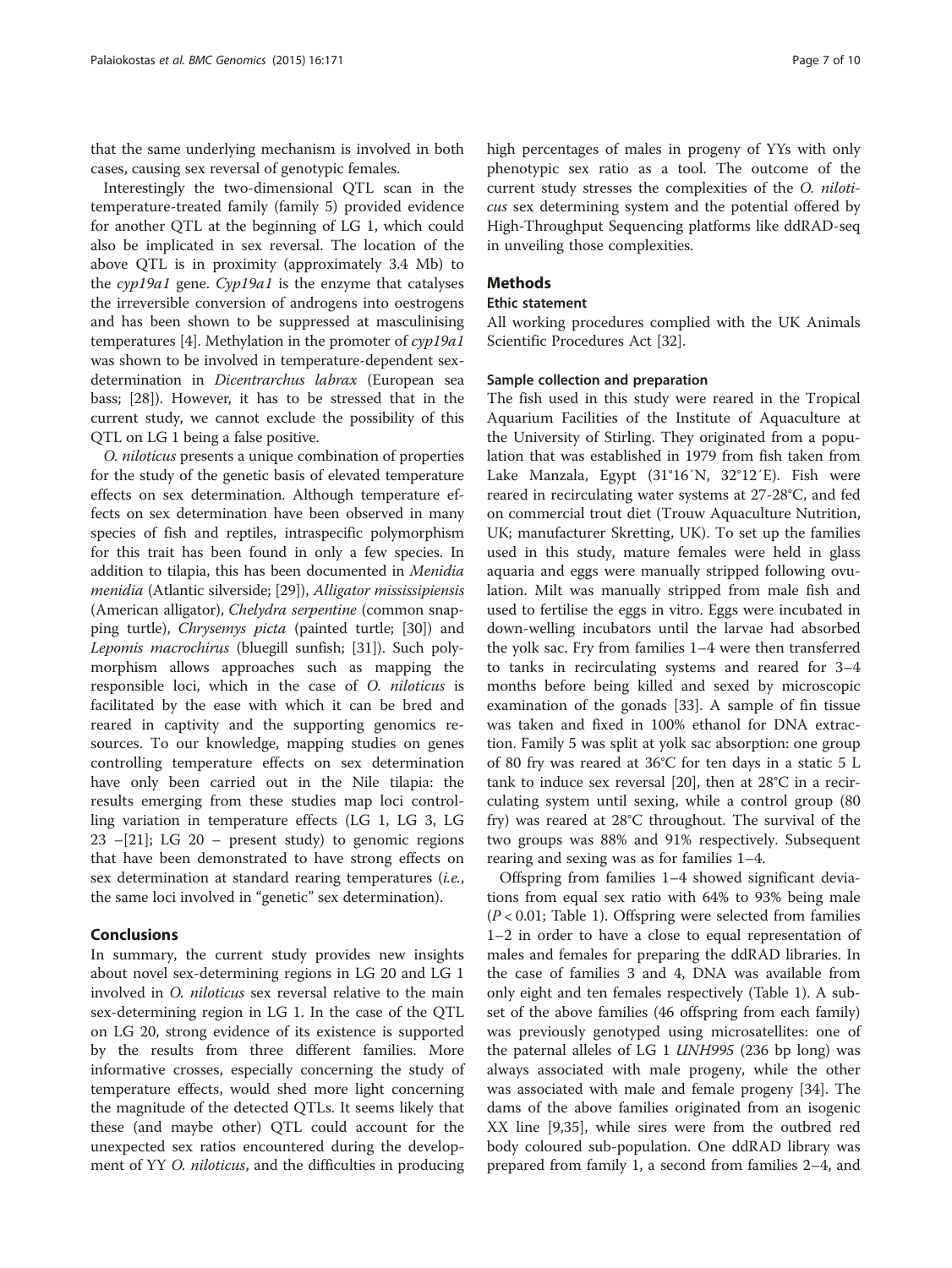a third from offspring of family 5 (comprising both the control and the temperature-treated groups, total 120 offspring; Table [1\)](#page-2-0).

#### ddRAD library preparation and sequencing

The ddRAD library preparation protocol followed a modified version of the methodology described by Peterson et al. [\[23](#page-9-0)]. Each sample (0.1 μg DNA) was digested at 37°C for 40 minutes with SbfI (recognising the CCTGCA|GG motif) and SphI (recognising the GCATG|C motif) high fidelity restriction enzymes (New England Biolabs, UK; NEB), using 6 U of each enzyme per microgram of genomic DNA in 1× Reaction Buffer 4 (NEB). The reactions  $(5 \mu L \text{ final volumes})$  were then heat inactivated at 65°C for 20 minutes. Individualspecific combinations of P1 and P2 adapters, each with a unique 5 or 7 bp barcode, were ligated to the digested DNA at 22°C for 60 minutes by adding 1 μL SbfI compatible P1 adapter (25 nM), 0.7 μL SphI compatible P2 adapter (100 nM), 0.06 μL 100 mmol/L rATP (Promega, UK), 0.95 μL  $1 \times$  Reaction Buffer 2 (NEB), 0.05 μL T4 ligase (NEB,  $2 \times 10^6$  U/mL) and reaction volumes made up to 8 μL with nuclease-free water for each sample. Following heat inactivation at 65°C for 20 minutes, the ligation reactions were slowly cooled to room temperature (over 1 hour) then combined in a single pool (for one sequencing lane) and purified. Size selection (300–600 bp) was performed by agarose gel separation and followed by gel purification and PCR amplification. A total of 100 μl of the amplified libraries (13–14 cycles) was purified using an equal volume of AMPure beads. After eluting into 20 μL EB buffer (MinElute Gel Purification Kit, Qiagen, UK), the libraries were ready for sequencing. The two large pedigree libraries (Families 1 and 5) were sequenced at Edinburgh Genomics Facility, University of Edinburgh, on two lanes of an Illumina HiSeq 2500 UK (v3 chemistry, 100 base paired-end reads). The smaller pedigrees (Families 2–4) were sequenced at the University of Stirling using two runs of an Illumina MiSeq (v2 chemistry, 150 base paired-end reads). Raw reads were processed using RTA 1.18.54 (Illumina).

#### Genotyping ddRAD alleles

Reads of low quality (QC values under 30), missing the expected restriction site or with ambiguous barcodes were discarded. Retained reads were sorted into loci using a reference-based assembly (Broad Institute of MIT and Harvard genome assembly Orenil1.1, based on the same isogenic line used as the dams for families 1–4 in the current study) and genotyped using Stacks software 1.13 [\[36](#page-9-0)]. The likelihood-based SNP-calling algorithm [\[37](#page-9-0)] implemented in Stacks evaluates each nucleotide position in every RAD-tag of all individuals, thereby statistically differentiating true SNPs from

sequencing errors. A minimum stack depth of at least 20 and a maximum of 2 mismatches were allowed in a locus in an individual, with an additional mismatch allowed between individuals. Polymorphic ddRAD-tags may contain more than one SNP, but the vast majority (over 99%) showed only two allelic versions; ddRAD-tags with more than two alleles were excluded. All samples used for constructing the ddRAD libraries were also genotyped for SNP markers Oni23063 and Oni28137 within the major sex determining region on LG 1 (NCBI dbSNP accession rs397507167 and rs397507165 respectively) previously described in Palaiokostas et al. [[9\]](#page-8-0).

#### Genetic map construction

SNP markers were initially tested for segregation distortion using the chisq module of TMAP [\[38\]](#page-9-0). Three genetic maps were constructed based on the offspring of families 1, 2 and 5 using R/Onemap [[39\]](#page-9-0). Female offspring numbers for families 3 and 4 were too small for QTL mapping. Recombination rates, allocation of markers into linkage groups and ordering were conducted using R/Onemap (functions: rf.2pts, group, ug, rcd, record). This package uses Hidden Markov Models (HMM) algorithms for outbred species while implements, in parallel, the methodology described in Wu et al. [\[40\]](#page-9-0) for calculating the most probable linkage phase. Linkage groups were formed using a minimum logarithm of the odds (LOD) value of 5. Map distances were calculated in centiMorgans (cM) using the Kosambi mapping function [\[41\]](#page-9-0).

# QTL mapping and association analysis Families 1–4 (outbred male x clonal female)

QTL analysis for families 1 and 2 was performed using  $R/dt$  [[27\]](#page-9-0). In families 1 and 2, with the dam originating from a clonal line and by inferring the most probable phase of the genetic markers of the sire, the cross had the same properties as a backcross and was analysed as such. Models following single and multidimensional approach for detecting QTL were used (R/qtl functions: scanone, addqtl, scantwo, fitqtl, stepwiseqtl). Permutation tests (10,000 permutations) were conducted in order to correct for the multiple testing. The analysis of the largest family (family 1) comprised two sequential steps. An initial QTL analysis was conducted using all the offspring, followed by analysis of the female offspring (44 offspring) together with the male offspring  $(n = 21)$  suspected of having undergone sex reversal, based on their female expected genotype at SNP markers in the major sex-determining region. Fisher's exact tests were used to test for significance between allelic combinations in different loci.

Association analysis was performed on the combined dataset from families 1–4 using the R package SNassoc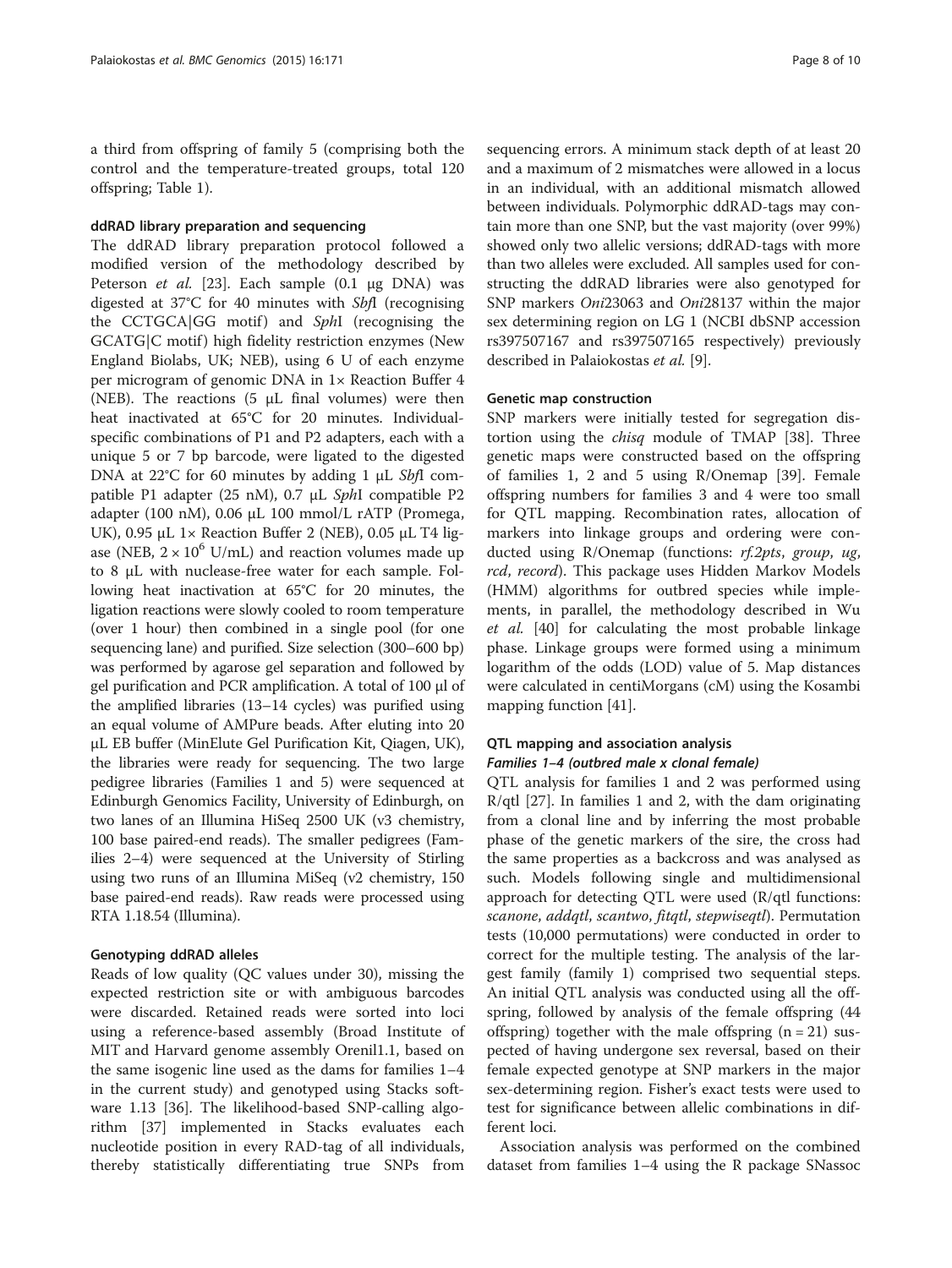<span id="page-8-0"></span>[[42\]](#page-9-0). A Bernoulli generalised linear model was applied in order to test the magnitude of association between the SNP marker genotypes and phenotypic sex, adjusting for family effect (function WGassociation). The Bonferroni correction was used to correct for multiple testing.

# Family 5 (outbred cross; treated with elevated temperature)

The QTL analysis was conducted using both R/qtl and GridQTL [\[43](#page-9-0)]. For R/qtl the cross was considered as a 'pseudo' backcross, analysing male and female informative markers separately. The half-sib regression model was used in the analysis conducted using GridQTL using treatment (temperature treated or control group) as a fixed effect. Models following single and multidimensional approach for detecting QTL were used (GridQTL: scanning for single and two-QTL simultaneously). Permutation tests (10,000 permutations) were conducted in order to correct for the multiple testing, while in the case of GridQTL two levels of significance are reported based on chromosome- or genome-wide thresholds, with the detected QTL being referred to as suggestive or significant respectively [[44-46\]](#page-9-0). Fisher's exact tests were used to test for significance between allelic combinations in different loci.

# Data access

The raw sequence data from this study have been submitted to the EBI Sequence Read Archive (SRA) study ERP004077. The SNP marker Oni3161 and Oni10909 were deposited on at the NCBI dbSNP with the assay ID ss1026566023, ss1026566024 respectively.

# Additional files

[Additional file 1: Table S1.](http://www.biomedcentral.com/content/supplementary/s12864-015-1383-x-s1.csv) Samples origin and barcode. Details each sample used: sample ID, family, gender, barcode used, number of raw reads paired-ended and number of RAD-tags.

[Additional file 2: Table S2.](http://www.biomedcentral.com/content/supplementary/s12864-015-1383-x-s2.csv) Genetic maps. Ordered markers: marker ID, linkage group and position (cM).

[Additional file 3: Table S3.](http://www.biomedcentral.com/content/supplementary/s12864-015-1383-x-s3.csv) Genetic map based on offspring from family 1.

[Additional file 4: Table S4.](http://www.biomedcentral.com/content/supplementary/s12864-015-1383-x-s4.csv) Genetic map based on offspring of family 2.

[Additional file 5: Data S1.](http://www.biomedcentral.com/content/supplementary/s12864-015-1383-x-s5.zip) Marker sequences. Details of SNP alleles and RAD-tag allele sequences of the markers.

#### Abbreviations

ddRAD: Double digest restriction-site associated DNA; SNP: Single nucleotide polymorphism; QTL: Quantitative trait locus; LG: Linkage group.

#### Competing interests

One of the authors (BJM) is a shareholder and technical director of FishGen, a tilapia breeding and genetic improvement company. The authors do not think that there is a conflict with respect to this article as no relevant information from the research has been withheld. The authors are happy to discuss this further if requested. This does not alter the authors' adherence to the journal policies on sharing data and materials.

#### Authors' contributions

Conceived and designed the experiments: CP MB MGQK JBT KG BJM DJP. Performed the experiments: CP MB MGQK JBT KG. Analyzed the data: CP MB MGQK KG DJP. Contributed reagents/materials/analysis tools: CP MB MGQK JBT KG. Wrote the paper: CP MB DJP. Contributed to editing: MGQK JBT KG BJM. All authors read and approved the final manuscript.

#### Acknowledgments

We thank staff at Edinburgh Genomics Facility, especially Urmi Trivedi and Marian Thomson, for assistance with RAD library sequencing, and Keith Ranson of the Tropical Aquarium Facility at the Institute of Aquaculture, University of Stirling, for help in rearing fish. The authors acknowledge the support of the MASTS pooling initiative (The Marine Alliance for Science and Technology for Scotland), a Commonwealth PhD scholarship to MGQK (CSC reference BDCS-2007-28), a University of Stirling PhD scholarship to CP and a KTN BioSciences SPARK award (04054). MASTS is funded by the Scottish Funding Council (grant reference HR09011) and contributing institutions.

#### Author details

<sup>1</sup>Institute of Aquaculture, School of Natural Sciences, University of Stirling Stirling FK9 4LA, Scotland, UK. <sup>2</sup>Department of Fisheries Biology and Genetics, Bangladesh Agricultural University, Mymensingh, Bangladesh. <sup>3</sup>Edinburgh Genomics, Ashworth Laboratories, King's Buildings, University of Edinburgh, Edinburgh EH9 3JT, Scotland, UK.

#### Received: 20 August 2014 Accepted: 23 February 2015 Published online: 11 March 2015

#### References

- 1. Devlin RH, Nagahama Y. Sex determination and sex differentiation in fish: an overview of genetic, physiological, and environmental influences. Aquaculture. 2002;208:191–364.
- 2. Volff J-N, Nanda I, Schmid M, Schartl M. Governing sex determination in fish: regulatory putsches and ephemeral dictators. Sex Dev. 2007;1:85–99.
- 3. Piferrer F, Guiguen Y. Fish gonadogenesis. Part II: molecular biology and genomics of sex differentiation. Rev Fish Sci. 2008;16:35–55.
- 4. Penman DJ, Piferrer F. Fish gonadogenesis. Part I: genetic and environmental mechanisms of sex determination. Rev Fish Sci. 2008;16:16–34.
- 5. Pompini M, Buser AM, Thali MR, Von Siebenthal BA, Nusslé S, Guduff S, et al. Temperature-induced sex reversal is not responsible for sex-ratio distortions in grayling Thymallus thymallus or brown trout Salmo trutta. J Fish Biol. 2013;83:404–11.
- 6. Mylonas CC, Anezaki L, Divanach P, Zanuy S, Piferrer F, Ron B, et al. Influence of rearing temperature during the larval and nursery periods on growth and sex differentiation in two Mediterranean strains of Dicentrarchus labrax. J Fish Biol. 2005;67:652–68.
- 7. FAO Fisheries and Aquaculture Department. 2014. FishStat database. Available:<http://faostat.fao.org/site/629/default.aspx>. [\[ftp://ftp.fao.org/FI/](ftp://ftp.fao.org/FI/STAT/summary/b-1.pdf) [STAT/summary/b-1.pdf\]](ftp://ftp.fao.org/FI/STAT/summary/b-1.pdf)
- 8. Lee BY, Penman DJ, Kocher TD. Identification of a sex-determining region in Nile tilapia (Oreochromis niloticus) using bulked segregant analysis. Anim Genet. 2003;34:379–83.
- 9. Palaiokostas C, Bekaert M, Khan MGQ, Taggart JB, Gharbi K, McAndrew BJ, et al. Mapping and validation of the major sex-determining region in Nile tilapia (Oreochromis niloticus L.) using RAD sequencing. PLoS One. 2013;8: e68389.
- 10. Lee B-Y, Hulata G, Kocher TD. Two unlinked loci controlling the sex of blue tilapia (Oreochromis aureus). Heredity. 2004;92:543–9.
- 11. Mair GC, Abucay JS, Abella TA, Beardmore JA, Skibinski DOF. Genetic manipulation of sex ratio for the large-scale production of all-male tilapia Oreochromis niloticus. Can J Fish Aquat Sci. 1997;54:396–404.
- 12. Karayücel İ, Ezaz T, Karayücel S, McAndrew BJ, Penman DJ. Evidence for two unlinked "sex reversal" loci in the Nile tilapia, Oreochromis niloticus, and for linkage of one of these to the red body colour gene. Aquaculture. 2004;234:51–63.
- 13. Shirak A, Seroussi E, Cnaani A, Howe AE, Domokhovsky R, Zilberman N, et al. Amh and Dmrta2 genes map to tilapia (Oreochromis spp.) linkage group 23 within quantitative trait locus regions for sex determination. Genetics. 2006;174:1573–81.
- 14. Cnaani A, Lee B-Y, Zilberman N, Ozouf-Costaz C, Hulata G, Ron M, et al. Genetics of sex determination in tilapiine species. Sex Dev. 2008;2:43–54.